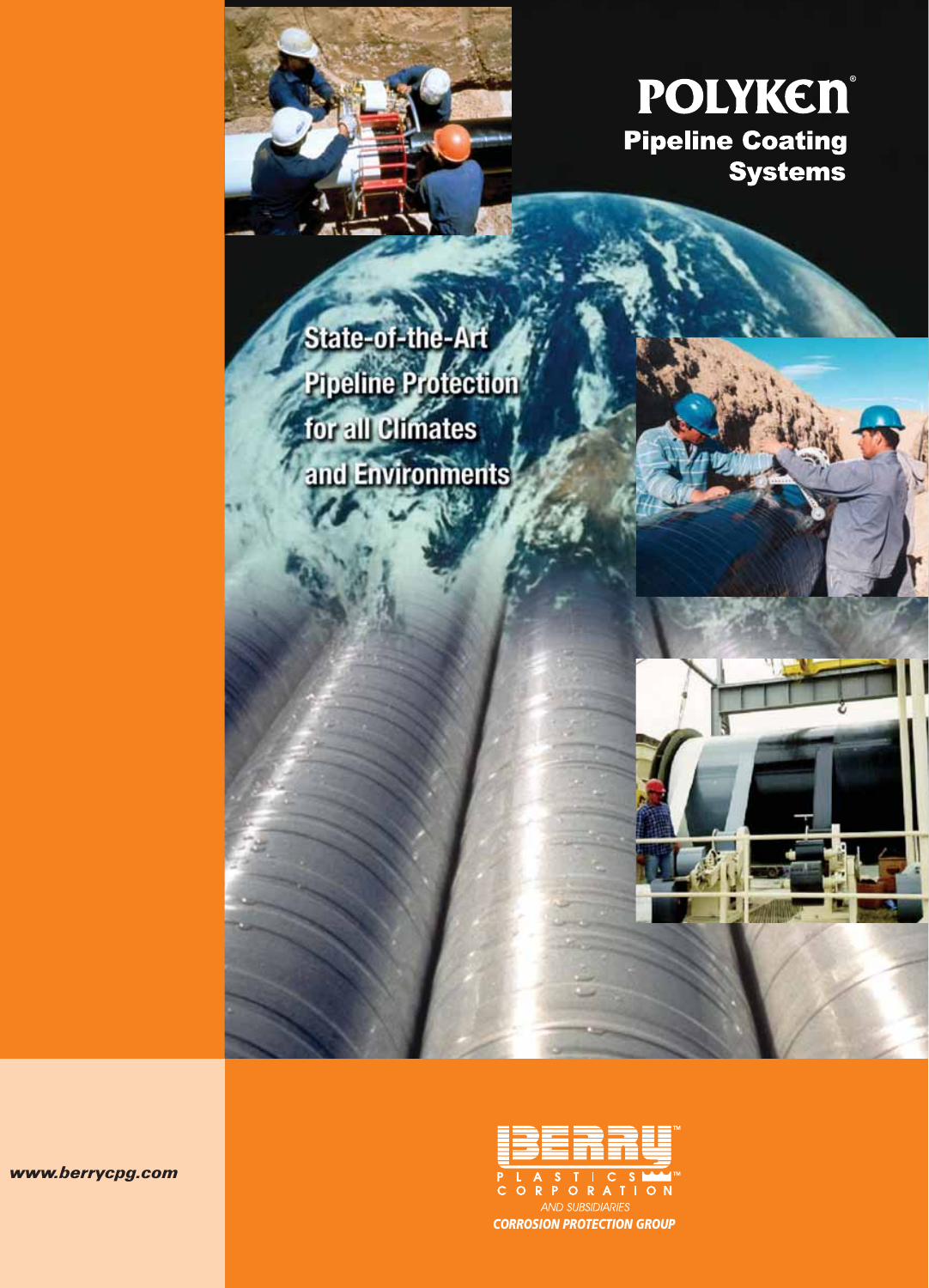The Polyken<sup>®</sup> brand has been synonymous with pipeline corrosion protection systems worldwide for more than 50 years. Whether in the extreme heat of the Middle East or the forbidding cold of Russia or the more moderate climates of the United States, Berry Plastics CPG is there with the most advanced anti-corrosion pipeline coatings for the oil, gas, water and coal slurry industries.

With a full range of multi-layered coating systems and a host of coating accessories, Berry Plastics CPG is ready to respond to customers anywhere around the globe.

## **PRODUCT INNOVATION AND DEVELOPMENT**

Berry Platics CPG is a leader in innovative products for pipeline corrosion protection. Berry Plastics CPG introduced the first zero-VOC, solvent-based primer in the world and introduced the first polypropylene mesh rockshield system to protect high temperature coated pipe from handling damage that typically occurs during the backfill operation.

## **LEADING EDGE TECHNOLOGY**

Advanced technical research, development and commercialization are key to Berry Plastics CPG's leading position in coating technology. The company operates an extensive research center in Lexington, Massachusetts to understand corrosion and pipeline technology. With that knowledge base, coating scientists design the most advanced systems to combat pipeline corrosion.







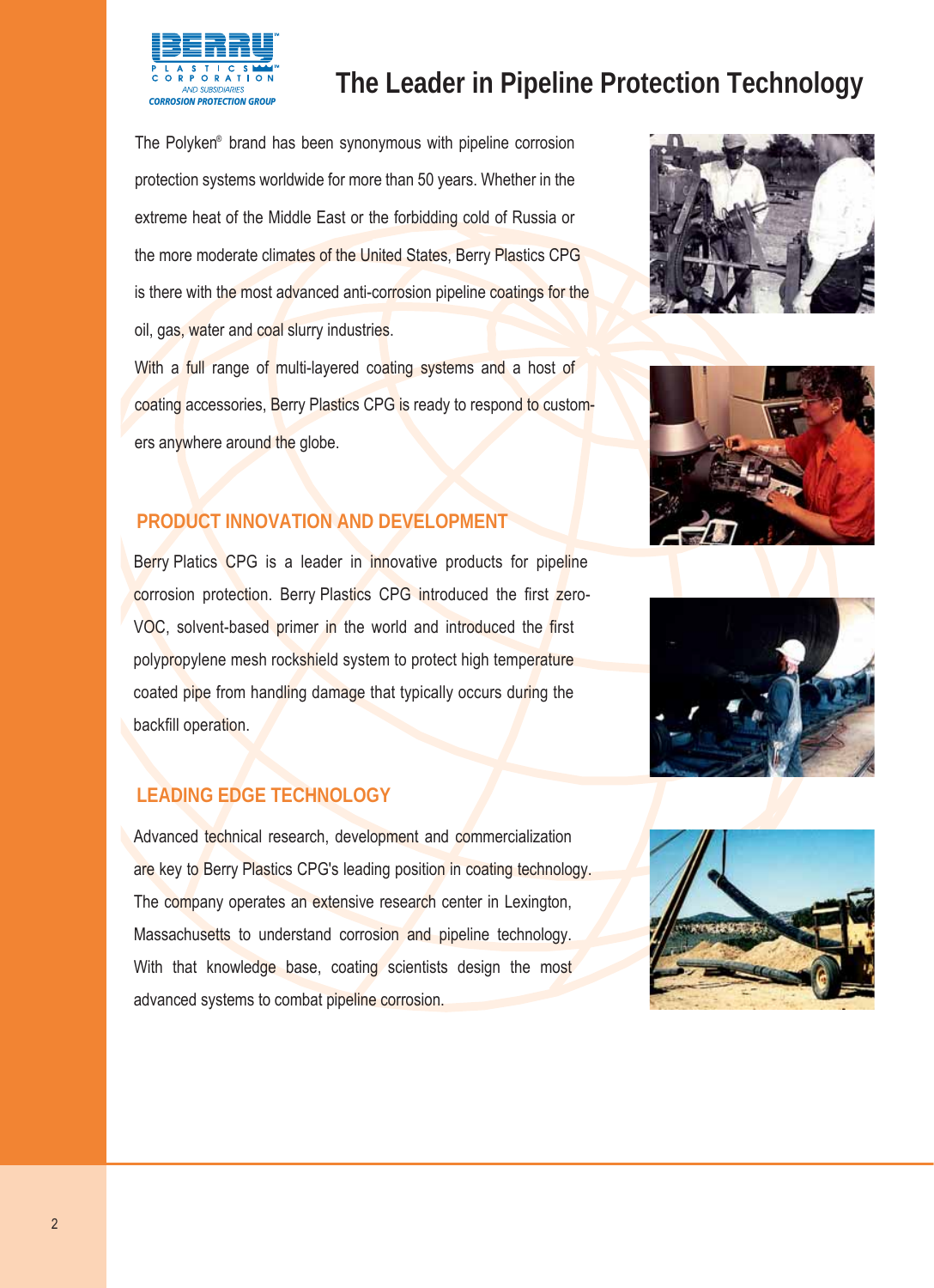# **Plant Coating Systems**

Covalence CPG offers a wide range of coating systems that meet the rigorous demands of on-land and off-shore pipelines. Through a global network of certified



The SYNERGY<sup>®</sup> System is a fused multi-layer coating system that consists of a thermally activated primer layer. a thermoplastic elastomer layer and a tough polyethylene outer layer. During application the three layers are thermally fused, resulting in strong mechanical and chemical bonds that maximize the system's performance.

The Primer Layer is a solvent-based thermoplastic primer that provides a uniform surface for optimal adheion. The primer is formulated with stress-corrosion cracking inhibitors.

The Anti Corrosion Laver chemically bonds to the primer layer and fuses to the outer polyethylene layer to anchor it completely to the pipe.

The Mechanical Layer fuses with the elastomer layer and to itself to provide protection from the elements, as well as mechanical protection.



applicators, the plant coating specifications and quality standards are rigorously monitored, thus ensuring reproducible long-term coating performance to the end-user.



The Polyken<sup>®</sup> YGIII<sup>®</sup> System is a cold-applied, multi-layer coating system used primarily for the protection of steel and ductile iron water pipelines.

Low and Zero-VOC, Solvent-Based Primers comply with all air quality standards and regulations. Designed for machine application and formulated with stress-corrosion cracking inhibitors.

The Anti-Corrosion Layer is engineered for maximum adhesion to the primed surface with excellent conformability.

The Middle and Outer Mechanical Protection Layers provide exceptional handling and in-service protection of the coating system.

Weld Stripping Layer is used in the corrosion protection of spiral and longitudinal weld areas.

Primary Storage Coating is used in the temporary protection of the cut back areas during stockpiling and storage.



**Cold Applied Multi-Layer System** 

Covalence CPG also offers a full range of accessory products used for patch and repair at the construction site, for welded field joints, and for specialty pipe applications.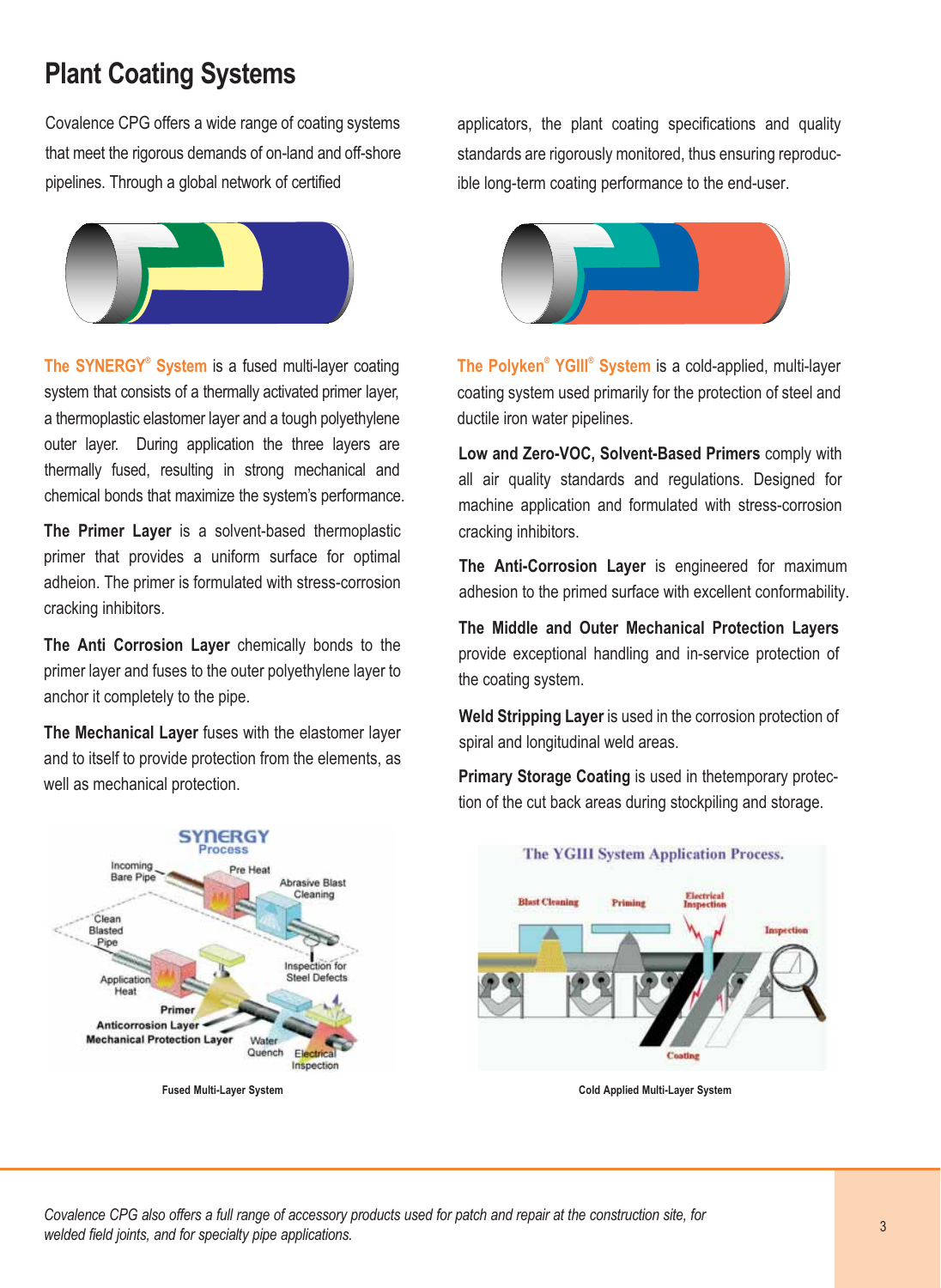# **On-Site Coating Systems** ®

Berry Plastics CPG offers a series of coating systems designed specifically for in-field applications on new construction pipe or reconditioning of existing pipelines. In-field or in-situ installation is economical and efficient. When Berry Plastics CPG coldapplied coating systems are used, a small investment in manpower and application equipment yields a big return in productivity and long-term performance. The reconditioning systems can be applied on existing operating pipelines, which means no loss of revenue and downtime. Berry Plastics CPG non-toxic and environmentally safe materials ensure applicationfriendly conditions along the right-of-way (ROW).





# **New Construction/Reconditioning Systems**

|                                   |                                                                                                                                                                                                     | <b>Total Thickness</b>              |                                  | ASTM D <sub>1000</sub><br>Adhesion to<br><b>Primed Steel Pipe</b> |                    | <b>Maximum</b><br><b>Temperature</b> |                    |
|-----------------------------------|-----------------------------------------------------------------------------------------------------------------------------------------------------------------------------------------------------|-------------------------------------|----------------------------------|-------------------------------------------------------------------|--------------------|--------------------------------------|--------------------|
| <b>Product</b>                    | <b>Uses and General Characteristics</b>                                                                                                                                                             | <b>Metric</b>                       | US Imperial                      | <b>Metric</b>                                                     | <b>US Imperial</b> |                                      | Metric US Imperial |
| 1019                              | Solvent-based primer designed for machine application<br>on abrasive-cleaned or wire brushed pipe surfaces.<br>Contains stress-corrosion cracking inhibitors.                                       | N/A                                 | N/A                              | N/A                                                               | N/A                | 100 C                                | 212 F              |
| 1027                              | Solvent-based primer designed for brush, roller or<br>spray application to mechanically-cleaned reconditioned<br>pipe surfaces. Contains stress-corrosion cracking<br>inhibitors.                   | N/A                                 | N/A                              | N/A                                                               | N/A                | 100 C                                | 212 F              |
| 980<br>980-20<br>980-25<br>980-30 | Anti-corrosion layer designed for machine application<br>under various climactic conditions. Excellent<br>conformability to the primed pipe surface with proven<br>long-term in-ground performance. | $0.51$ mm<br>$0.63$ mm<br>$0.76$ mm | $20$ mil<br>$25$ mil<br>$30$ mil | 33 N/10 mm                                                        | 300 oz/in          | 85 C<br>$\star$                      | 185 F              |
| 955                               | Mechanical protection coating layer designed for<br>machine application. Protects Polyken®980 from<br>backfill and in-ground construction damage.                                                   | $0.76$ mm<br>$0.63$ mm              | $30$ mil<br>$25$ mil             | 33 N/10 mm                                                        | 300 oz/in          | 85 C                                 | 185 F              |

**\*** For pipe diameters up to 36" or DN900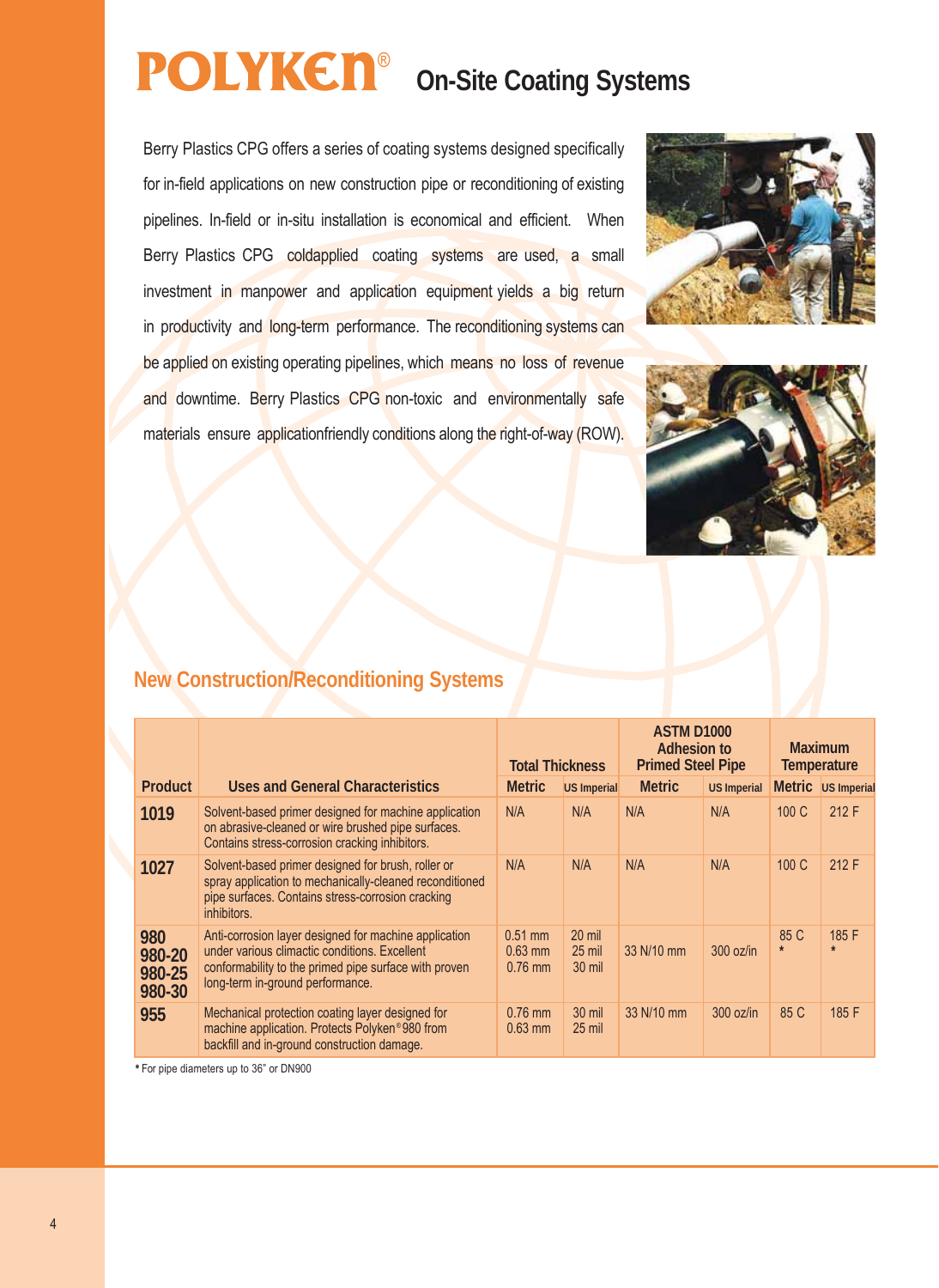# **High Shear System – GO Coat 200**™

• for pipe where soil stress conditions exist.

|                |                                                                                                                                                                                                                                                           | <b>Total Thickness</b> |             | ASTM D <sub>1000</sub><br><b>Adhesion to</b><br><b>Primed Steel Pipe</b> |                    | <b>Maximum</b><br>Temperature |                    |
|----------------|-----------------------------------------------------------------------------------------------------------------------------------------------------------------------------------------------------------------------------------------------------------|------------------------|-------------|--------------------------------------------------------------------------|--------------------|-------------------------------|--------------------|
| <b>Product</b> | Uses and General Characteristics                                                                                                                                                                                                                          | <b>Metric</b>          | US Imperial | <b>Metric</b>                                                            | <b>US Imperial</b> |                               | Metric US Imperial |
| 2019           | High shear primer designed for machine application<br>on mechanically-cleaned pipe surfaces. Formulated<br>with stress-corrosion cracking inhibitors and materials<br>that remain stable at elevated temperatures.                                        | N/A                    | N/A         | N/A                                                                      | N/A                | 100 C                         | 212 F              |
| 2000           | Anti-corrosion layer formulated with a high shear<br>adhesive to work in conjunction with the Polyken <sup>®</sup> 2019<br>primer. The polymeric backing is designed to remain<br>pliable at elevated temperatures for long-term corrosion<br>protection. | $0.64$ mm              | $25$ mil    | 28 N/10 mm                                                               | $250$ oz/in        | 93 C                          | 200 F              |
| 2055           | Mechanical protection layer designed for machine<br>application to protect the Polyken® 2000 layer from<br>backfill and construction damage. The polymeric<br>backing is designed for long-term stability at elevated<br>temperatures.                    | $0.64$ mm              | $25$ mil    | 33 N/10 mm                                                               | 300 oz/in          | 93 C                          | 200 F              |
| 2036           | Hand-applied version of the Polyken® 2000 system for<br>application to field joints, fittings and specialty piping.<br>Also used as an in-field repair coating system.                                                                                    | $0.64$ mm              | $25$ mil    | 28 N/10 mm                                                               | $250$ oz/in        | 93 C                          | 200 F              |

## **High Temperature Polypropylene System – GO Coat 250™**

• for application on high temperature pipelines operating at maximum temperatures up to 121 C (250 F).

|                |                                                                                                                                                                                                                                                     | <b>Total Thickness</b> |                 | <b>ASTM D1000</b><br><b>Adhesion to</b><br><b>Primed Steel Pipe</b> |                    |      |                    |  | <b>Maximum</b><br>Temperature |
|----------------|-----------------------------------------------------------------------------------------------------------------------------------------------------------------------------------------------------------------------------------------------------|------------------------|-----------------|---------------------------------------------------------------------|--------------------|------|--------------------|--|-------------------------------|
| <b>Product</b> | <b>Uses and General Characteristics</b>                                                                                                                                                                                                             | <b>Metric</b>          | US Imperial     | <b>Metric</b>                                                       | <b>US Imperial</b> |      | Metric US Imperial |  |                               |
| 1619           | Thermally activated solvent-based primer for spray,<br>roller or brush application to mechanically-cleaned<br>new or reconditioned pipe. Formulated for stability at<br>elevated temperatures and contains stress-corrosion<br>cracking inhibitors. | N/A                    | N/A             | N/A                                                                 | N/A                | 121C | 250 F              |  |                               |
| 1600           | Polypropylene-based coating system with a cross-<br>linked adhesive capable of maintaining long-term<br>protection at high temperatures. The system is applied<br>in multiple layers using commercially available<br>reconditioning equipment.      | 0.64.<br>$0.76$ mm     | 25,<br>$30$ mil | 33 N/10 mm                                                          | $300$ oz/in        | 121C | 250 F              |  |                               |
| 1636           | Hand-applied version of the Polyken® 1600 system for<br>application to field joints, fittings and specialty piping.<br>Also used as an in-field repair coating system.                                                                              | $0.76$ mm              | $30$ mil        | 33 N/10 mm                                                          | $300$ oz/in        | 121C | 250 F              |  |                               |



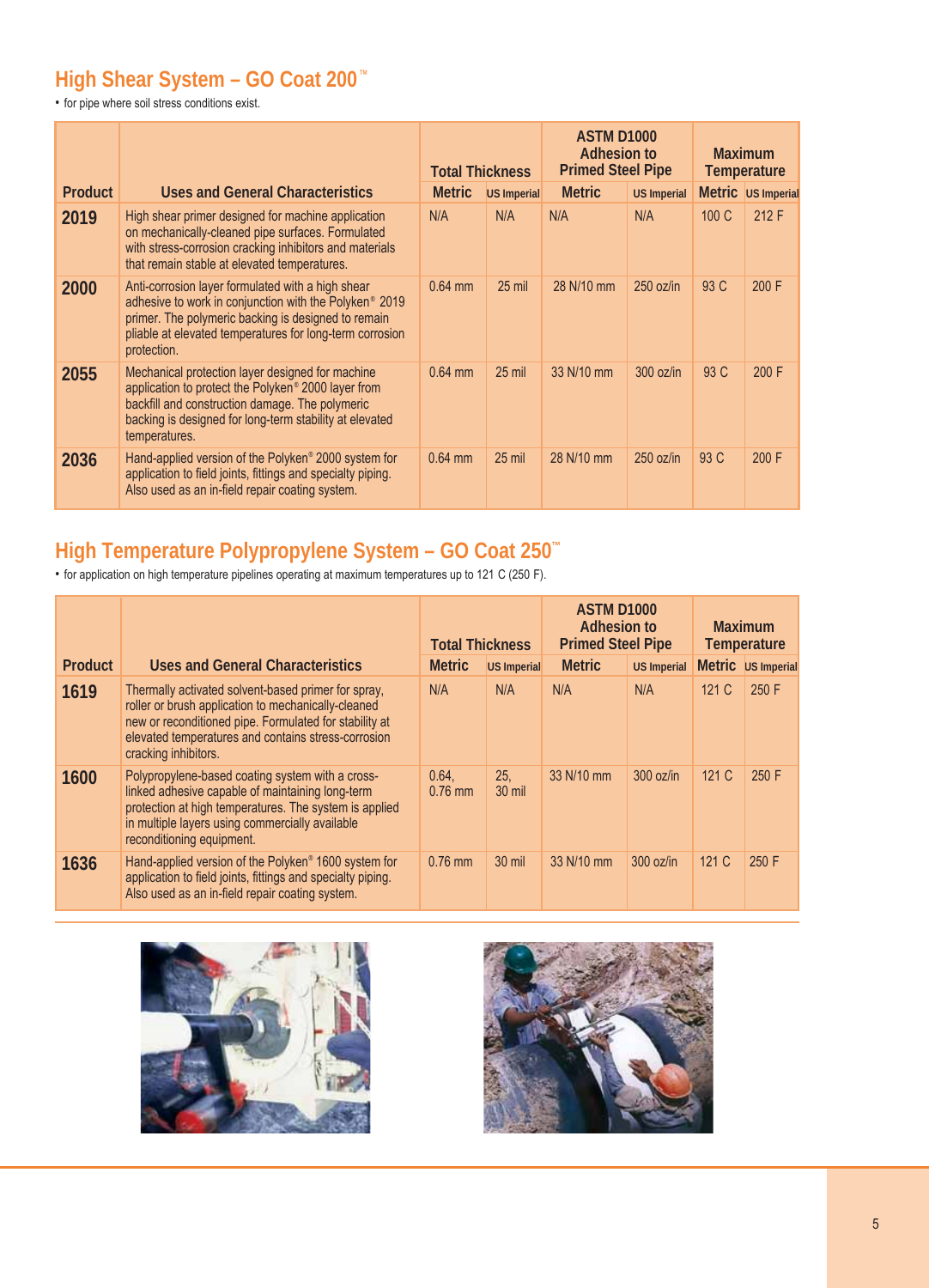# **POLYKEN®**

Covalence CPG carries a full line of products to complement the main line coating systems and meet the challenges of modern pipeline activities.

**Utility work:** hand-applied tape products for gas utility, oil field, and plumbing applications on small diameter pipe.

**Coating repair:** cold-applied tape products for plant and field repair of main line coating systems.

**Specialty fittings and fabrication work:** a variety of tape systems and mastics that conform to irregularly-shaped pipe.

**Field ioints:** single-sided and double-sided tape systems that conform to bell and spigot, welded and mechanically-coupled field joints.

**ROW construction:** Rockshield system, tie-in, and above-ground tape systems for use at the job site by the pipeline contractor.

**2Ifshore Tapes:** Whether replacing PVC on welded joints or protecting Pier Pilings, Polyken® has the tape coating for the job.





# **Pipe Wrap, Joint Coatings and Accessory Products**

|                          |                                                                                                                                                                                                        | <b>Total Thickness</b> |                                | <b>ASTM D1000</b><br><b>Adhesion to</b><br><b>Primed Steel Pipe</b> |                            | <b>Maximum</b><br><b>Temperature</b>    |                              |
|--------------------------|--------------------------------------------------------------------------------------------------------------------------------------------------------------------------------------------------------|------------------------|--------------------------------|---------------------------------------------------------------------|----------------------------|-----------------------------------------|------------------------------|
| <b>Product</b>           | <b>Uses and General Characteristics</b>                                                                                                                                                                | <b>Metric</b>          | <b>US Imperial</b>             | <b>Metric</b>                                                       | <b>US Imperial</b>         |                                         | Metric US Imperial           |
| 1027                     | Solvent-based primer designed for brush, roller or<br>spray application to mechanically-cleaned pipe<br>surfaces. Contains stress-corrosion cracking<br>inhibitors.                                    | N/A                    | N/A                            | N/A                                                                 | N/A                        | 100 <sup><math>\mathcal{X}</math></sup> | <b>2123F</b>                 |
| 908                      | General utility tape for hand application on small<br>diameter pipe, joints and fittings.                                                                                                              | $0.20$ mm              | 8 mil                          | N/A                                                                 | N/A                        | 66 <sub>7</sub> C                       | 150 下                        |
| 911                      | General utility tape for hand application on small<br>diameter pipe, joints and fittings.                                                                                                              | $0.23$ mm              | 9 mil                          | 11 N/10 mm                                                          | 100 oz/in                  | 66 <sup>7</sup>                         | 150 下                        |
| 910                      | All purpose tape system for field application in the<br>oil patch.                                                                                                                                     | $0.25$ mm              | 10 mil                         | 11 N/10 mm                                                          | 100 oz/in                  | 66 <sub>7</sub> C                       | 150 下                        |
| 900                      | General utility tape for hand application on small<br>diameter pipe, joints and fittings.                                                                                                              | $0.3$ mm               | 12 mil                         | 11 N/10 mm                                                          | 100 oz/in                  | 66 <sup>7</sup>                         | 150 下                        |
| 920                      | Utility tape system with increased mechanical<br>integrity for hand or machine application on small<br>diameter pipe.                                                                                  | $0.51$ mm              | 20 mil                         | 11 N/10 mm                                                          | 100 oz/in                  | 66 <sub>7</sub> C                       | 150 下                        |
| $905(-30)$<br>$905(-40)$ | Cold-applied tape system used for tie-in sections<br>during pipeline construction.                                                                                                                     | $0.75$ mm<br>$1.02$ mm | 30 mil<br>40 mil               | 38 N/10 mm                                                          | 350 oz/in                  | 85TC                                    | 185下                         |
| $930(-35)$<br>$930(-50)$ | Heavy duty joint wrap tape for hand wrapping in<br>applications where higher shear properties are<br>required. Designed without release liner for less<br>waste and ease of use. EN/DIN B30 Qualified. | $0.89$ mm<br>1.27 mm   | 35 mil<br><b>50 mil</b>        | 27 N/10 mm<br>33 N/10 mm                                            | $250$ oz/in<br>300 oz/in   | 66 <sup>7</sup>                         | 150 下                        |
| $932(-35)$<br>$932(-50)$ | Cold-applied tape system with an elevated high-tack<br>adhesive. Provides excellent conformability when<br>hand applied to field joints, fittings and specialty<br>piping. EN/DIN B30 Qualified.       | 0.89 mm<br>$1.27$ mm   | <b>35 mil</b><br>50 mil        | 16 N/10 mm<br>18 N/10 mm                                            | $150$ oz/in<br>$160$ oz/in | 50 <sup>2</sup><br>50 TC                | <b>1223F</b><br><b>1223F</b> |
| $934(-35)$<br>$934(-50)$ | Cold-applied tape system with a high tack adhesive.<br>Used as a patch/repair system and as the primary<br>corrosion protection system on field joints, fittings<br>and specialty piping.              | $0.89$ mm<br>$1.27$ mm | <b>35 mil</b><br><b>50 mil</b> | 27 N/10 mm<br>35 N/10 mm                                            | $250$ oz/in<br>320 oz/in   | 66 <sub>7</sub> C<br>66 <sub>7</sub> C  | 150 下<br>150 下               |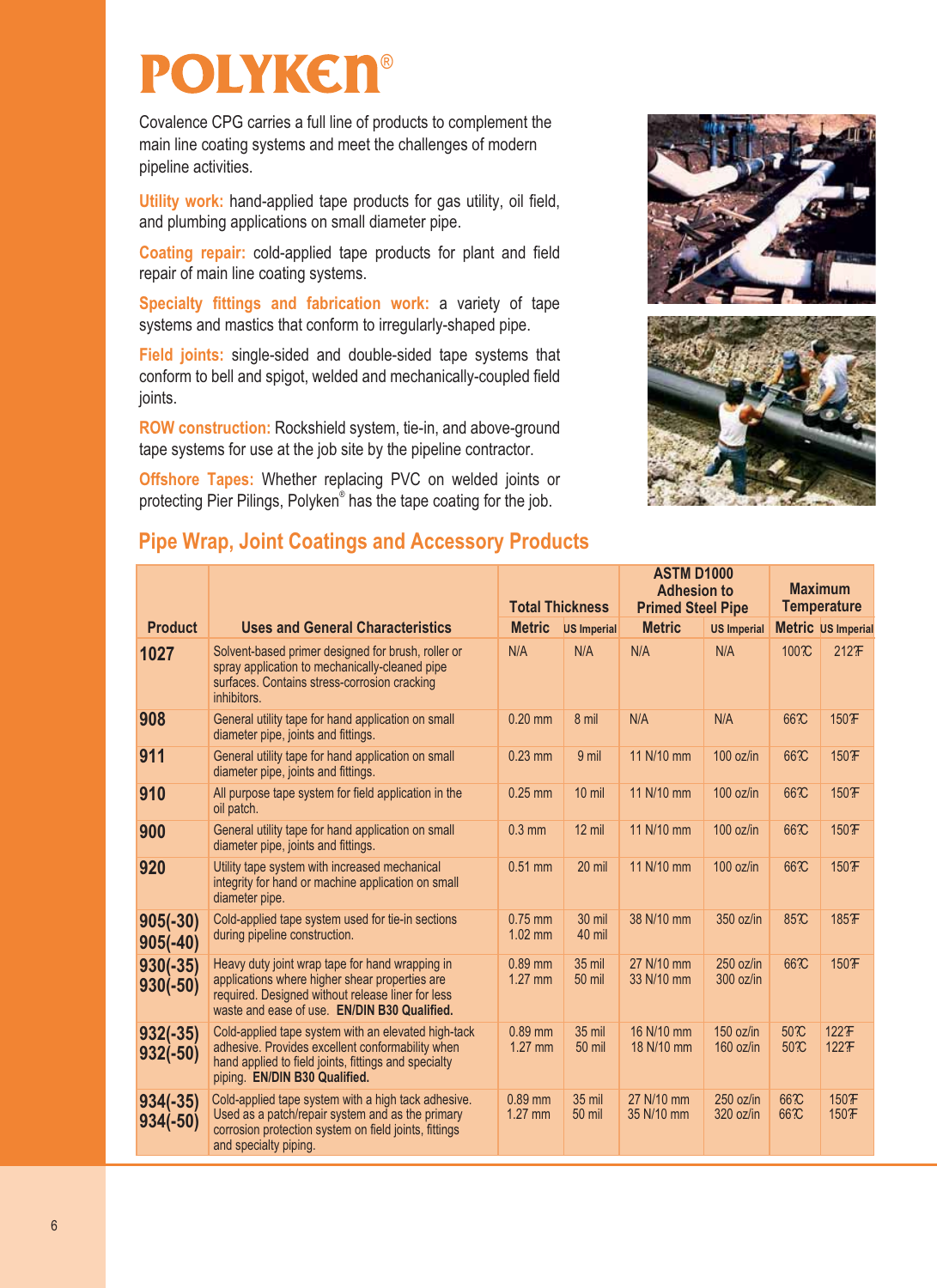|                          |                                                                                                                                                                                                                                                                        | <b>Total Thickness</b>  |                         | <b>ASTM D1000 Adhesion</b><br>to Primed Steel Pipe |                            | <b>Maximum</b><br>Temperature |                    |
|--------------------------|------------------------------------------------------------------------------------------------------------------------------------------------------------------------------------------------------------------------------------------------------------------------|-------------------------|-------------------------|----------------------------------------------------|----------------------------|-------------------------------|--------------------|
| <b>Product</b>           | <b>Uses and General Characteristics</b>                                                                                                                                                                                                                                |                         | Metric US Imperial      | <b>Metric</b>                                      | <b>US Imperial</b>         |                               | Metric US Imperial |
| $936(-30)$<br>$936(-50)$ | Cold-applied, high tack tape system specifically for<br>above-ground protection on cleaned pipe surfaces.<br>The system is formulated to resist degradation<br>caused by exposure to UV rays and various outdoor<br>conditions. Long-Term UV Resistance.               | $0.762$ mm<br>$1.27$ mm | 30 mil<br><b>50 mil</b> | 22 N/10 mm<br>25 N/10 mm                           | $200$ oz/in<br>$225$ oz/in | 66 C<br>66 C                  | 150 F<br>150 F     |
| 937                      | Brush-applied mastic coating to protect irregularly-<br>shaped underground metal surfaces.                                                                                                                                                                             | N/A                     | N/A                     | N/A                                                | N/A                        | 66 C                          | 150 F              |
| 938                      | Trowel-applied mastic coating to protect irregularly-<br>shaped underground metal surfaces.                                                                                                                                                                            | N/A                     | N/A                     | N/A                                                | N/A                        | 66 C                          | 150 F              |
| 931                      | Self-adhering, 100% butyl rubber filler used to fill<br>voids and crevices around joints, fittings and<br>specialty piping. Must be over-wrapped with any of<br>the Polyken <sup>®</sup> joint wrap systems.                                                           | 0.97 mm                 | <b>38 mil</b>           | 27 N/10 mm                                         | 250 oz/ in                 | 121 C                         | 250 F              |
| 939                      | 100% solids mastic designed as a self-adhering filler<br>material prior to overcoating with Polyken <sup>®</sup> joint<br>coating tape systems.                                                                                                                        | $**$                    | $**$                    | 33 N/10 mm                                         | 300 oz/in                  | 93 C                          | 200 F              |
| 942                      | Cold-applied, double-faced tape systems for in-field<br>or plant application on mechanically-cleaned and<br>primed pipe. The Polyken®942 complies with the<br>DIN 30672 standard when used in conjunction with<br>a mechanical protection layer. EN/DIN C50 Qualified. | $0.76$ mm               | 30 mil                  | 33 N/10 mm                                         | 300 oz/in                  | 50 C                          | 122 F              |
| <b>955 EN</b>            | Mechanical protection layer for use with Polyken® 942<br>coating product. Easy hand or machine application.                                                                                                                                                            | $0.76$ mm               | 30 mil                  | N/A<br>(outerwrap)                                 | N/A<br>(outerwrap)         | 66 C                          | 150°F              |
| 954                      | Mechanical protection layer for use with all of the<br>Polyken <sup>®</sup> joint wrap coating products. Easy hand or<br>machine application.                                                                                                                          | $0.38$ mm               | $15$ mil                | N/A<br>(outerwrap)                                 | N/A<br>(outerwrap)         | 85 C                          | 185 F              |
| 5000                     | Rockshield system - polyethylene diamond mesh<br>screen helps protect against backfill and handling<br>damage during construction.                                                                                                                                     | 4.0 mm                  | 160 mil                 | Rockshield                                         | Rockshield                 | 66 C                          | 150 F              |
| 5100                     | Rockshield system - heavy gauge polyethylene<br>diamond mesh screen for maximum protection<br>under severe conditions.                                                                                                                                                 | 3.8 mm                  | 150 mil                 | Rockshield                                         | Rockshield                 | 66 C                          | 150 F              |
| 5200                     | Rockshield system - polyethylene mesh laminated<br>to polypropylene fabric padding for the ultimate<br>supplemental coating protection.                                                                                                                                | 6.6 mm                  | 260 mil                 | <b>Rockshield</b>                                  | <b>Rockshield</b>          | 66 C                          | 150 F              |

# **Pipe Wrap, Joint Coatings and Accessory Products (cont.)**

**\*\* See Data Sheet**

# **Offshore Tapes**

|         |                                                                                                                                                                               | <b>Total Thickness</b> |                    | <b>ASTM D1000 Adhesion</b><br>to Primed Steel Pipe |                              |                |                    | Maximum | Temperature |
|---------|-------------------------------------------------------------------------------------------------------------------------------------------------------------------------------|------------------------|--------------------|----------------------------------------------------|------------------------------|----------------|--------------------|---------|-------------|
| Product | <b>Uses and General Characteristics</b>                                                                                                                                       |                        | Metric US Imperial | <b>Metric</b>                                      | US Imperial                  |                | Metric US Imperial |         |             |
|         | 980-SSJ Polyken®980-SSJ Joint Coating has been specifically<br>designed and ideally suited for the corrosion protection<br>of welded joints of Lay-barge installed pipelines. | 65 mil                 | $1.66$ mm          | $> 4$ N/cm<br>(unprimed)                           | $>$ 20 lbs/in.<br>(unprimed) | $85^{\circ}$ C | 185°F              |         |             |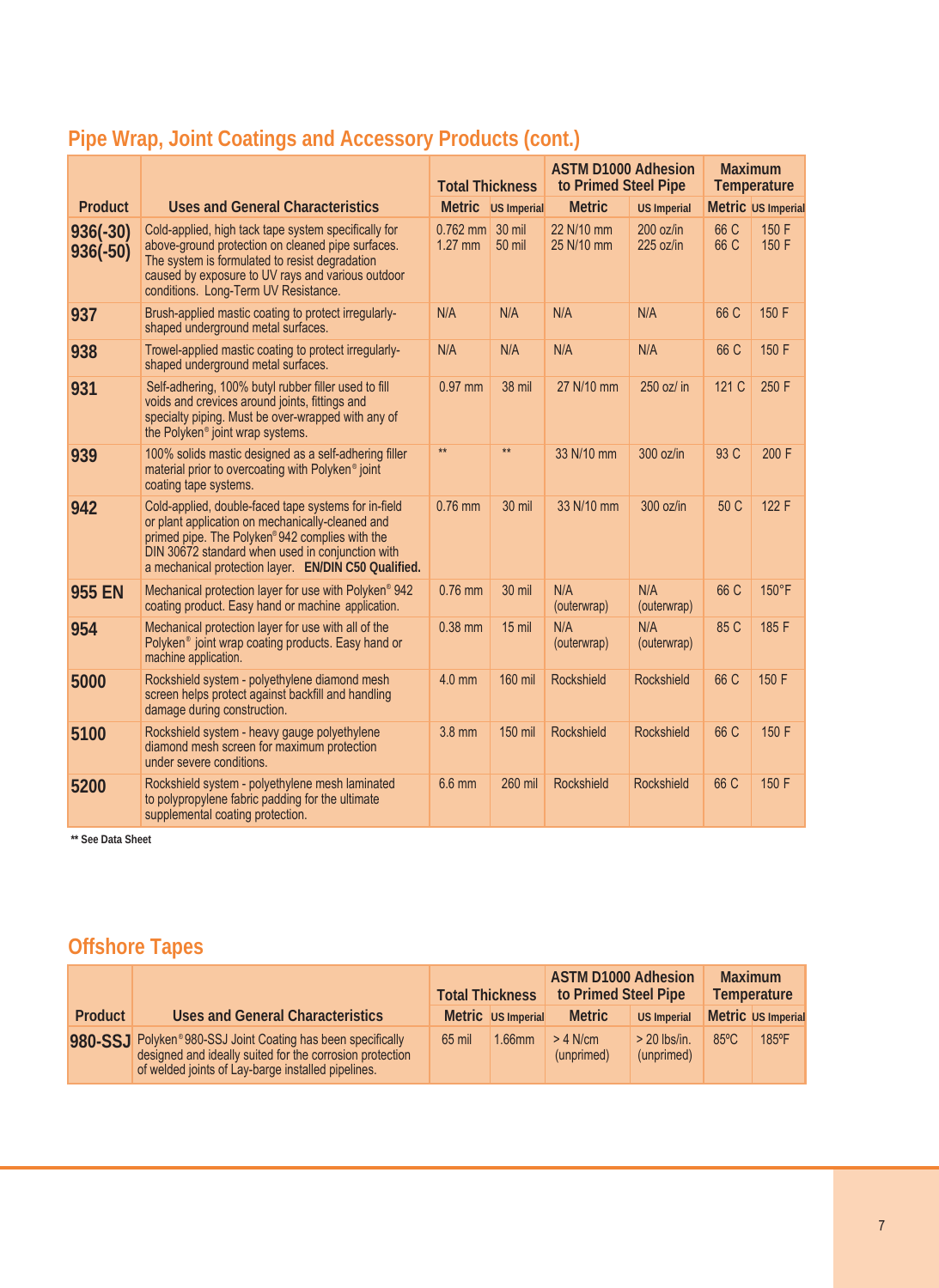#### **MEETING GLOBAL STANDARDS**

Polyken ® Pipeline Coatings are manufactured in a ISO 9000 / QS 9000 certified manufacturing facility and are designed and tested in accordance with the most demanding industry and global standards.

## **What is a Square?**

Polyken ® Pipeline Coatings are produced and sold in a universal unit of measure called a Square.

One Square = 100 ft.  $^2$  and 9.29 m  $^2$ 

#### **Formula for determining the area of Pipe:**

Area of Pipe = (Diameter)(3.1416)(Length)

## **Imperial Formula for Pipe Coating Requirements:**

(Width of Coating in inches)(Area of pipe in square feet) = Squares of Coating Required

(Width of Coating - Overlap in inches)(100)

## **MACHINE APPLIED POLYKEN® PIPE DIAMETER AND TAPE WIDTH**

| <b>Pipe Outside Diameter</b> |            | <b>Tape Width</b> |              |  |
|------------------------------|------------|-------------------|--------------|--|
| inch                         | mm         | inch              | mm           |  |
| $.75 - 1.5$                  | $19 - 38$  |                   | 50.8         |  |
| $2 - 3$                      | $51 - 76$  | $\leq 4$          | $\leq 101.6$ |  |
|                              | 102        | $\leq 6$          | $\leq 152.4$ |  |
| $6 - 14$                     | 152 - 356  | $\leq 9$          | $\leq 228.6$ |  |
| $16 - 60$                    | 406 - 1524 | $\leq 12$         | $\leq 304.8$ |  |

## **HAND APPLIED POLYKEN® PIPE DIAMETER AND TAPE WIDTH**

|              | <b>Pipe Outside Diameter</b> | <b>Tape Width</b> |              |  |
|--------------|------------------------------|-------------------|--------------|--|
| inch         | mm                           | inch              | mm           |  |
| $.75 - 1.5$  | $19 - 38$                    |                   | 50.8         |  |
| $2 - 6$      | $51 - 152$                   | $\leq 4$          | ≤ 101.6      |  |
| 8 and larger | 203                          | $\leq 6$          | $\leq$ 152.4 |  |

## **Metric Formula for Pipe Coating Requirements:**

(Width of Coating in mm) (Area of pipe in square meters)  $=$  Squares of Coating Required